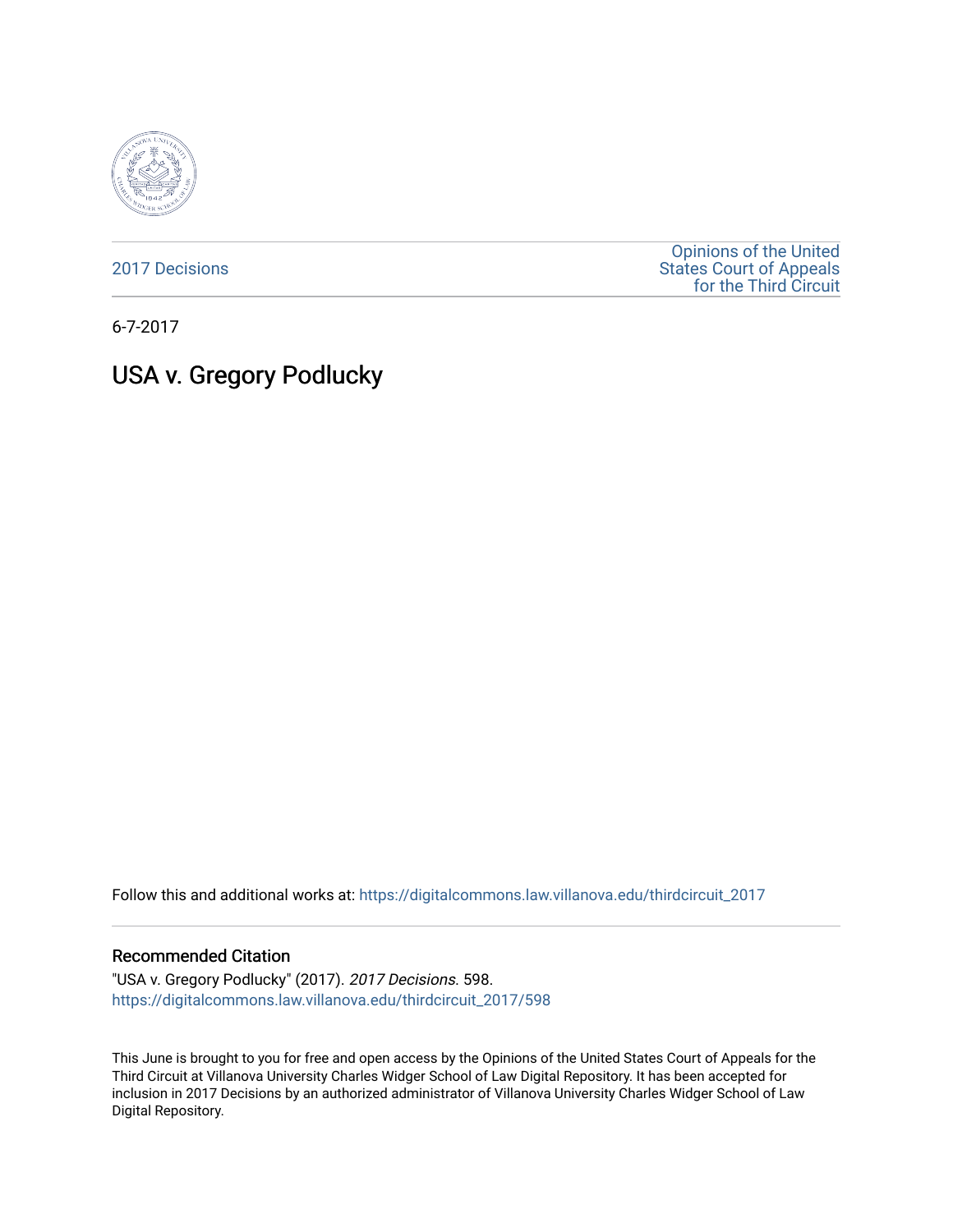## **NOT PRECEDENTIAL**

UNITED STATES COURT OF APPEALS FOR THE THIRD CIRCUIT

> No. 17-1363 \_\_\_\_\_\_\_\_\_\_\_\_

> \_\_\_\_\_\_\_\_\_\_\_\_

## UNITED STATES OF AMERICA

v.

GREGORY PODLUCKY, Appellant

On Appeal from the United States District Court for the Western District of Pennsylvania (D.C. Crim. No. 09-cr-00279) District Judge: Alan N. Bloch

\_\_\_\_\_\_\_\_\_\_\_\_\_\_\_\_\_\_\_\_\_\_\_\_\_\_\_\_\_\_\_\_\_\_

\_\_\_\_\_\_\_\_\_\_\_\_\_\_\_\_\_\_\_\_\_\_\_\_\_\_\_\_\_\_\_\_\_\_

Submitted for Possible Summary Action Pursuant to Third Circuit LAR 27.4 and I.O.P. 10.6 May 11, 2017

Before: SHWARTZ, NYGAARD and FISHER, Circuit Judges

(Opinion filed: June 7, 2017) \_\_\_\_\_\_\_\_\_\_\_\_

> OPINION\* \_\_\_\_\_\_\_\_\_\_\_\_

PER CURIAM

U.S. GOVERNMEN<br>INFORMATION **GPO**  Gregory Podlucky appeals from an order of the District Court denying his "Motion

to Release Lien." For the reasons that follow, we will summarily affirm.

Podlucky pleaded guilty in the United States District Court for the Western

District of Pennsylvania to income tax evasion, mail fraud, and conspiracy to commit

money laundering. As part of the plea agreement, Podlucky waived his right to appeal or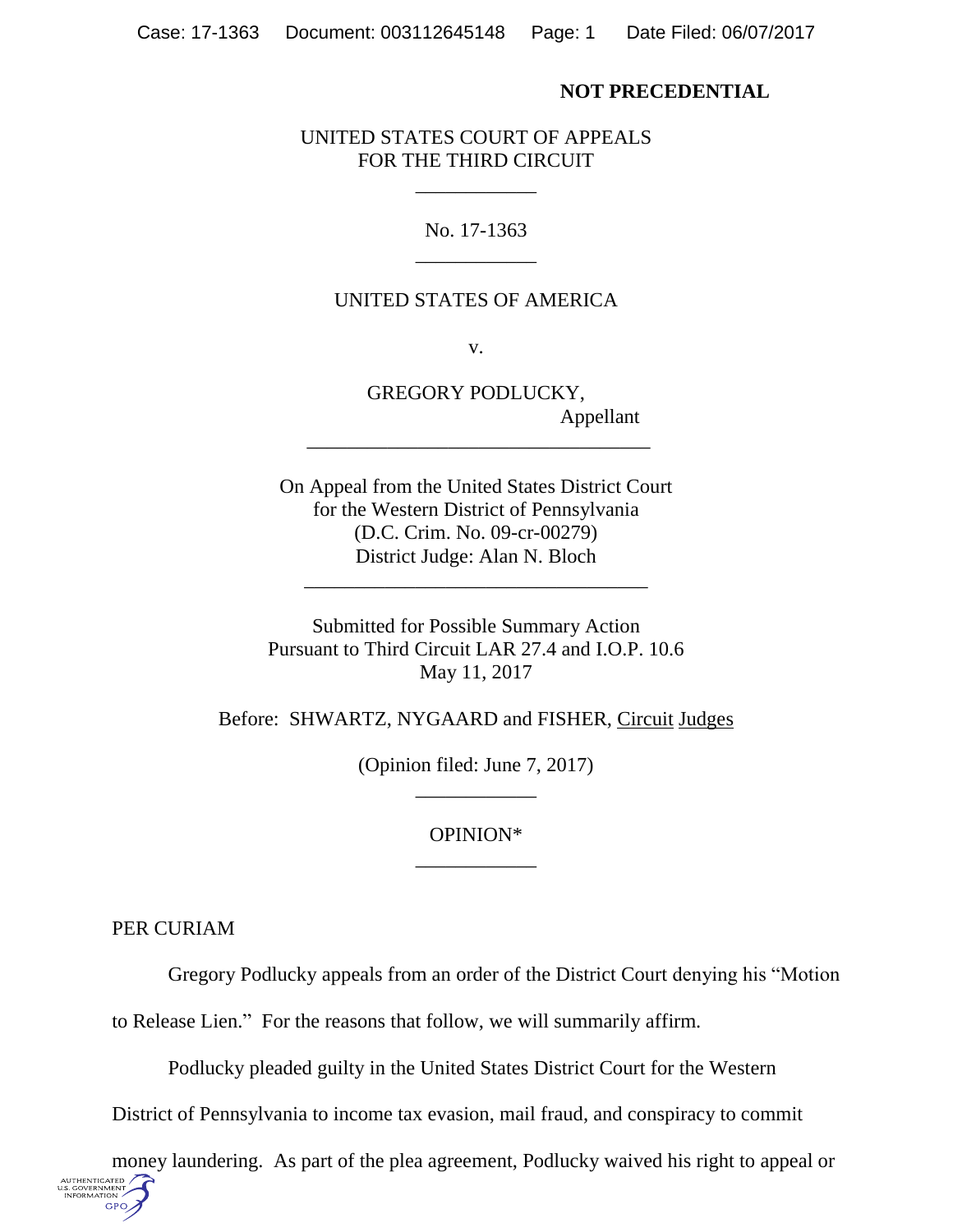collaterally attack his convictions and sentence. He agreed to make restitution and to participate in the Bureau of Prisons Inmate Financial Responsibility Program through which 50% of his prison salary would be applied to pay restitution. The agreement further contained a provision providing that he agreed to the criminal forfeiture of all pieces of jewelry that were seized as evidence during the investigation of his crimes, with the exception of certain personal pieces to be agreed upon by the parties. The District Court accepted the plea agreement and sentenced Podlucky to a term of imprisonment of twenty years, to be followed by five years of supervised release. The District Court further ordered restitution in the amount of \$661,324,329.81. Podlucky appealed. We granted the Government's motion to enforce the appellate waiver and summarily dismissed the appeal. Case: 17-1363 Document: 003112645148 Page: 2 Date Filed: 06/07/2017

On October 6, 2013, Podlucky, represented by counsel, filed a motion to vacate sentence, 28 U.S.C. § 2255, arguing that the Government breached the terms of the plea agreement and thus that the collateral appeal waiver was not valid. He also argued that counsel was constitutionally ineffective in negotiating the terms of the plea agreement. Podlucky specifically argued that the Government, by failing to return the personal pieces of jewelry identified in Sections A.6 and B.5 of the plea agreement, breached the plea agreement. The Government answered the § 2255 motion, noting that, prior to pleading guilty, Podlucky failed to identify any pieces of personal jewelry. The Government acknowledged that, after Podlucky pleaded guilty, he came forward with a list of 679 items of jewelry worth \$938,790, which he argued should be returned to him. The Government asserted, however, that it rejected the claim because the evidence showed that almost all of the jewelry items claimed as personal had actually been purchased with

2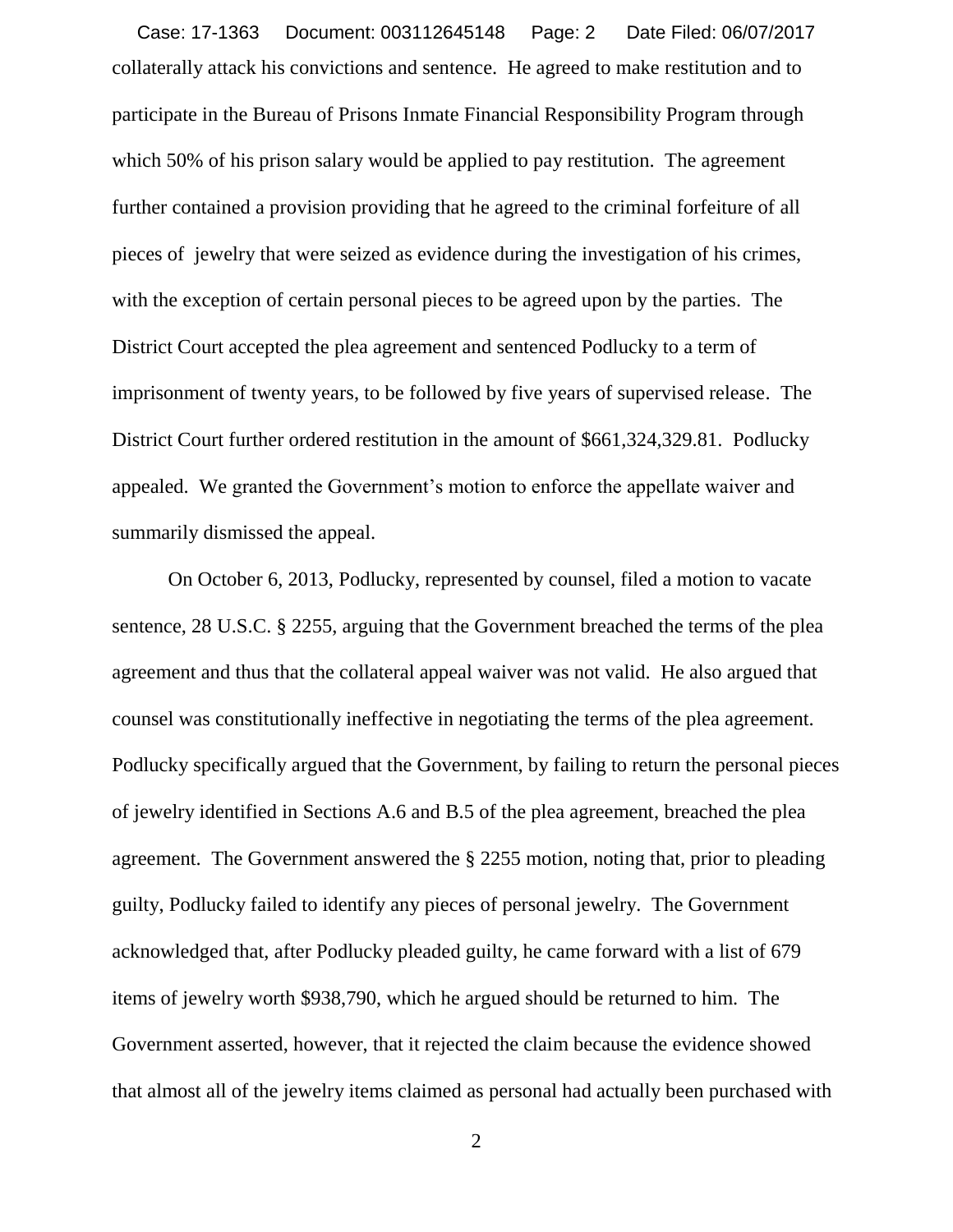proceeds of the fraud scheme. In short, Podlucky was unable to document through his records that any of the jewelry, even the pieces which the Government could not link to the fraud, was personal. The Government argued that no agreement on exemption and return was ever reached, and that it had acted in good faith to fulfill the executory agreement by meeting with Podlucky to seek agreement consistent with its responsibility. Case: 17-1363 Document: 003112645148 Page: 3 Date Filed: 06/07/2017

The District Court, in an order entered on December 29, 2014, dismissed the § 2255 motion pursuant to Podlucky's waiver of his right to file a collateral appeal. The Court concluded that Podlucky's plea was knowing and voluntary, and that enforcing the waiver would not work a miscarriage of justice in his case. In so doing, the District Court found Sections A.6 and B.5 -- pertaining to the forfeiture of the jewelry -- to be unenforceable as mere agreements to reach an agreement. The District Court found that these provisions were nonessential and severable from the plea agreement as a whole, and thus that the Government had not breached the plea agreement by failing to return any jewelry to Podlucky. Podlucky appealed, and we denied his application for a certificate of appealability.

On January 13, 2017, Podlucky filed an item in the District Court titled "Motion to Release Lien," which he asserted was for the purpose of facilitating the sale of a certain piece of property. Specifically, he alleged the following:

> Podlucky is responsible and liable for the mortgages filed against Lot and is diligently pursuing the payment of such mortgages by selling the LOT and allowing the mortgage holders to have the "personal pieces of jewelry" that Podlucky was to have returned pursuant to the Plea Agreement dated June 15, 2011 ("Plea") used as payments-in-kind. Podlucky would not be in default of the mortgages if the "personal pieces of jewelry" or more fully described, precious stones and precious metals, were returned as agreed and affirmed at the Change of Plea Hearing….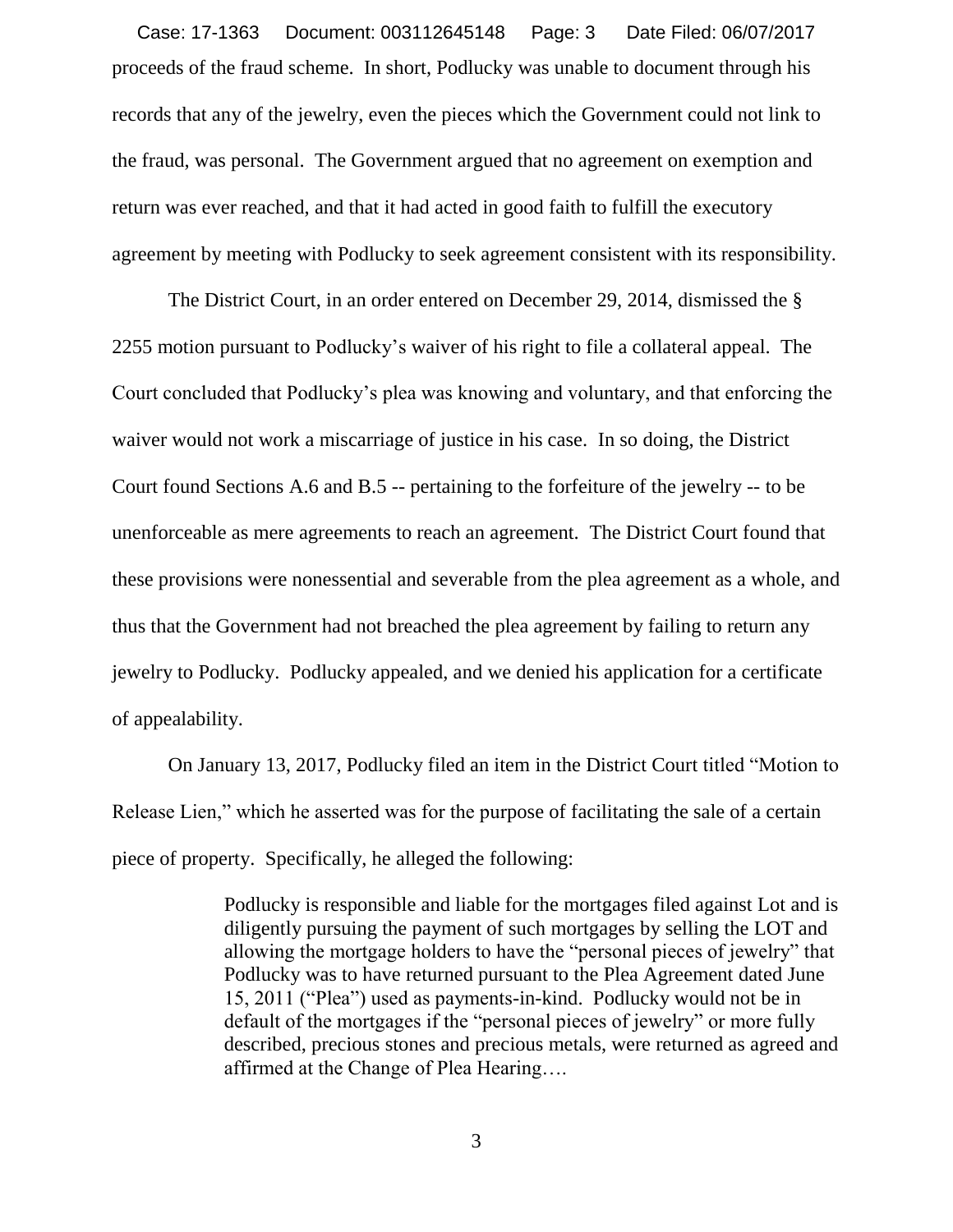Motion, at ¶ 2. Podlucky further asserted that the United States Attorney for the Western District of Pennsylvania had filed a lien against the Lot pursuant to the criminal judgment in his case, and that because the plea agreement and order of restitution were invalid, the lien was improper. Podlucky expressed concern that PIC Partners, a mortgagor, would ultimately seek restitution from him by pursuing the "personal pieces of jewelry" if it did not soon receive proceeds from the sale of the Lot. Motion, at ¶ 4. Case: 17-1363 Document: 003112645148 Page: 4 Date Filed: 06/07/2017

In an order entered on January 20, 2017, the District Court denied Podlucky's "Motion to Release Lien." The Court reasoned that Podlucky's request to release the lien was premised on the validity of the plea agreement, and because that agreement had never been invalidated and remained in full force and effect, there was no basis for the relief requested.

Podlucky appeals. We have jurisdiction under 28 U.S.C. § 1291. Our Clerk advised Podlucky that the appeal was subject to summary action under Third Cir. LAR 27.4 and I.O.P. 10.6.

We will summarily affirm the order of the District Court because no substantial question is presented by this appeal, Third Circuit LAR 27.4 and I.O.P. 10.6. As a general matter, a restitution order is enforceable as a lien upon all of the defendant's property. See, e.g., United States v. Mills, 991 F.2d 609, 612 (9th Cir. 1993) (citing 18 U.S.C. § 3663)). Here, the District Court correctly concluded that, because the allegation that the U.S. Attorney's lien is improper is based on a plea agreement and criminal judgment that remains in full force and effect, Podlucky is not entitled to release of the lien. In other words, the Lot is subject to a lien under a valid order of restitution. Therefore, Podlucky's motion properly was denied.

4